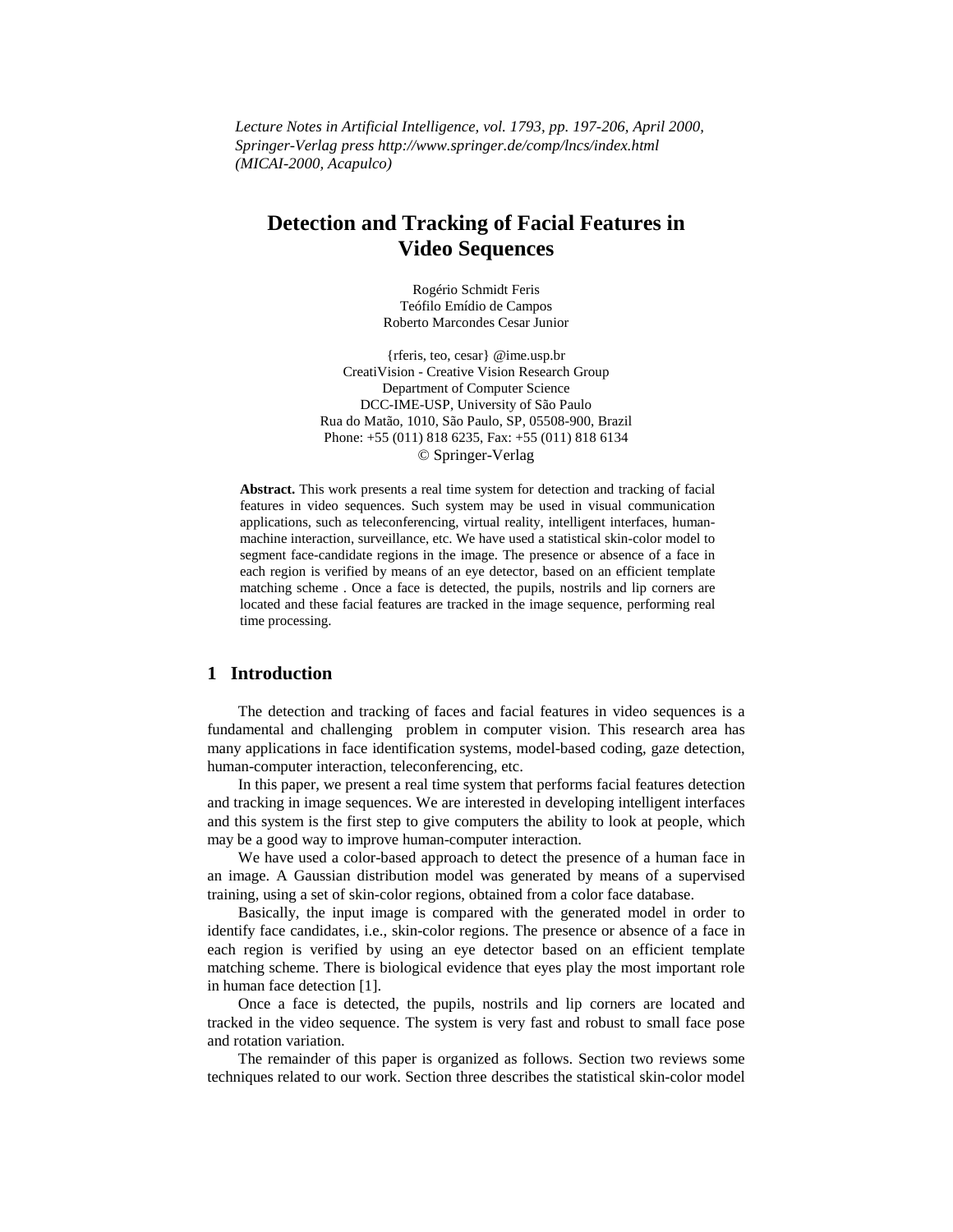and section four explains how it was used to segment face-candidate regions. Section five describes the eye detector used to perform the face verification process. In section six, the detection and tracking of facial features is described. The obtained results are showed in section seven. Finally, in section eight follows a conclusion and we address further research directions.

# **2 Related Work**

Automatic detection of facial features in video sequences is performed, in general, after a face is detected in a frame. Many approaches have been proposed to detect faces in static scenes, such as Principal Component Analysis [1,2], clustering [3] and neural nets [4]. These techniques obtained good detection / false alarm rates, but they are computational expensive and hardly achieve real-time performance.

Liyanage Silva et. al. [5] proposed a method, which they called edge pixel counting, to detect and track facial features in video sequences. This method is based on the fact that a higher edge concentration is observed in the vicinity of facial features, while slightly outside of such features a less edge concentration is observed. In spite of its simplicity, the method fails in the presence of cluttered backgrounds, glasses, hat, etc.

Recently, several color-based systems have been proposed to perform face detection and tracking in image sequences. Processing color is much faster than processing other facial features and, furthermore, color is orientation invariant under certain lighting conditions. This property makes motion estimation much easier since only a translation model is needed.

The work of Jie Yang and Alex Waibel [6] presents a statistical skin-color model, adaptable to different people and different lighting conditions. This work was extended to detect and track faces in real time [7], achieving a rate of 30+frames/second using a HP-9000 workstation with a framegrabber and a Canon VC-C1 camera.

Nuria Oliver et. al. [8] and Trevor Darrell et. al. [9] also obtained good results using skin-color to detect and track people in real time. Stiefelhagen and Yang [10] presented a method similar to ours, which detects and tracks facial features in image sequences. The main differences lie in face verification process. They have used iterative thresholding to search the pupils whereas we have adopted an efficient template matching scheme to detect eyes.

## **3 Skin-color Model**

The statistical skin-color model [6] is generated by means of a supervised training, using a set of skin-color regions, obtained from a color face database, with 40 face images. Such images were obtained from people of different races, ages and gender, with varying illumination conditions. Figure 1 illustrates the training process, in which a skin-color region is selected and its RGB representation is stored. It was verified, using training data, that skin-colors are clustered in color space, as illustrated in Figure 2.

It is common to think that different people have skin-colors which differ significantly from each other due to the existence of different races. However, what really occurs is a larger difference in brightness / intensity and not in color [6]. Thus,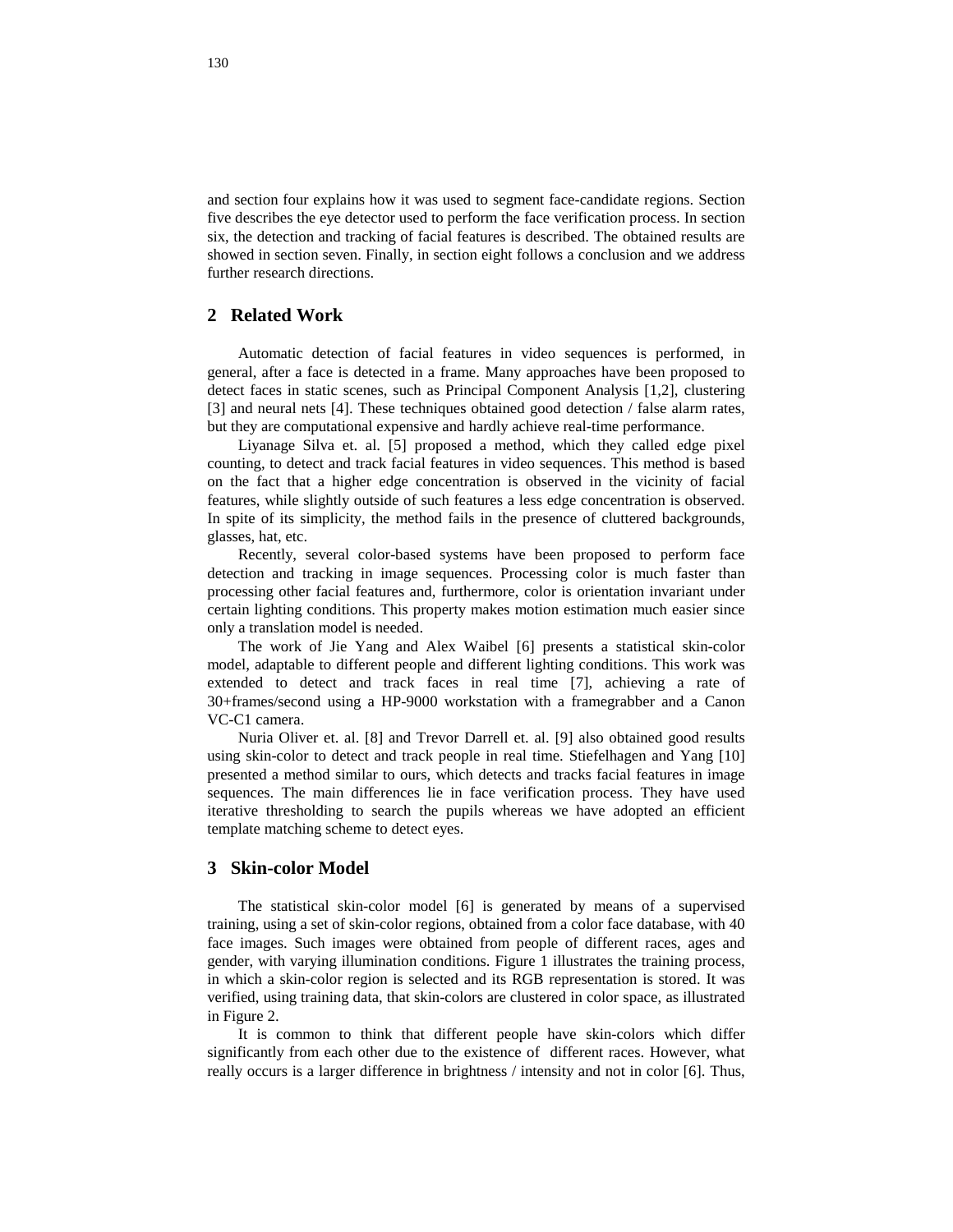it is possible to reduce the variance of the skin-color cluster through intensity normalization:

$$
a = \frac{R}{R + G + B} \tag{1}
$$

$$
b = \frac{G}{R + G + B} \tag{2}
$$

The colors (a,b) are known as chromatic or "pure" colors. Figure 3 illustrates the skin-color cluster in chromatic space.



**Fig. 1.** Selected skin-color region



**Fig. 2.** Cluster in color space



**Fig. 3.** Cluster in chromatic space

According to [6], the skin-color distribution in chromatic space can be approximated by a Gaussian model  $N(m,\Sigma^2)$ , where m= $(a_{avg},b_{avg})$  and: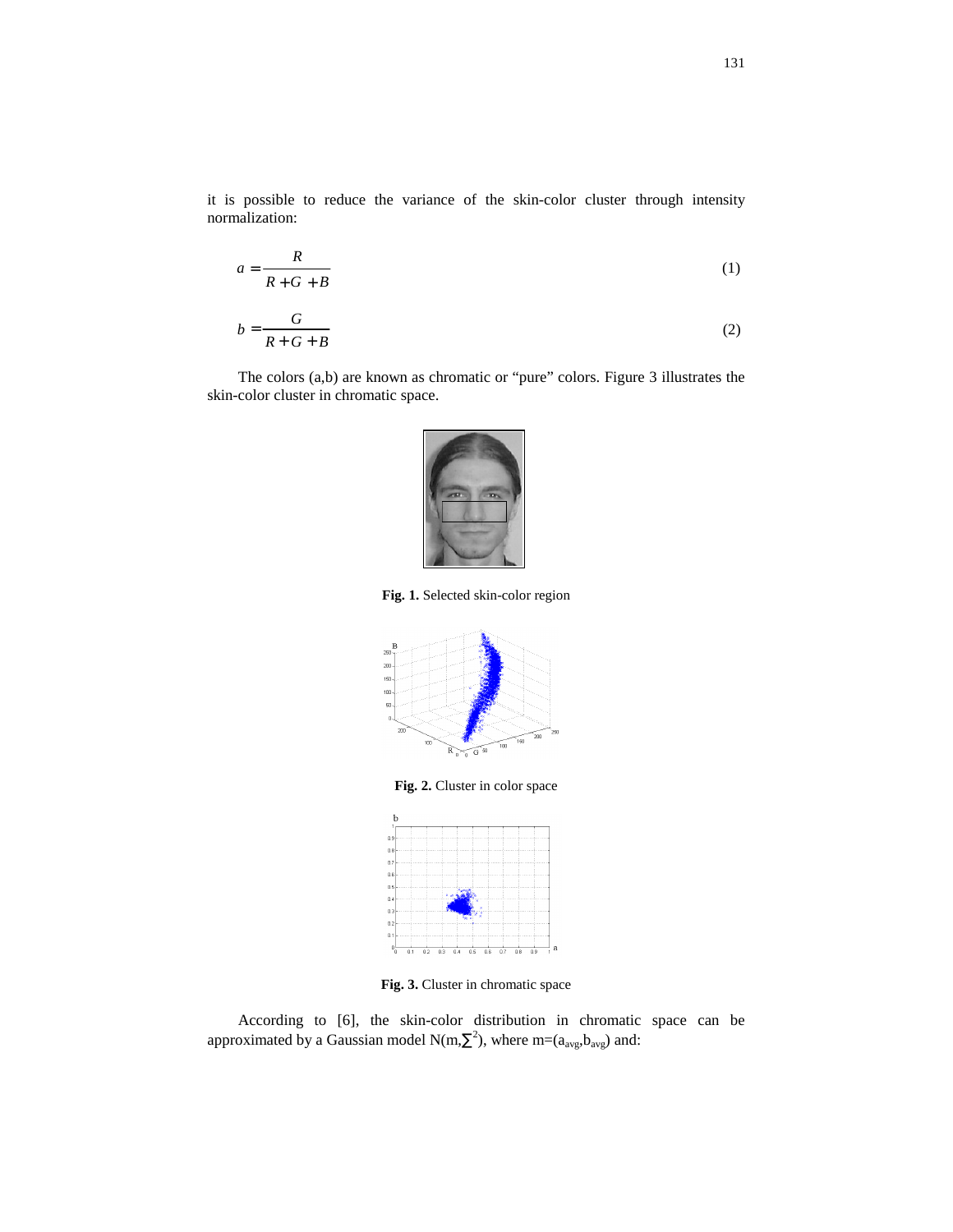$$
a_{avg} = \frac{1}{N} \sum_{i=1}^{N} a_i
$$
\n<sup>(3)</sup>

$$
b_{avg} = \frac{1}{N} \sum_{i=1}^{N} b_i
$$
\n<sup>(4)</sup>

$$
\Sigma = \begin{bmatrix} \sigma_{aa} & \sigma_{ab} \\ \sigma_{ba} & \sigma_{bb} \end{bmatrix}
$$
 (5)

The Gaussian model, which was generated from training data, is illustrated in Figure 4.



**Fig. 4.** Gaussian Model

### 4 Image Segmentation

The segmentation process consists in identifying skin-color regions in the input image (the first frame of the video sequence) based on the generated model.

Initially, all pixels in input image are converted to the chromatic space. Using the Gaussian model, a gray-level image is generated and the intensity of each pixel in this new image represents its probability to have skin-color. Figure 5 illustrates this process.

Since skin-color pixels present a stronger response in the gray-level image, we can identify such regions by a thresholding process. The threshold value was chosen empirically.

In general, due to noise and distortions in input image, the result of thresholding may generate non-contiguous skin-color regions. Furthermore, after this operation, spurious pixels may appear in the binary image. In order to solve these problems, first we have applied a morphological closing operator to obtain skin-color blobs. Subsequently, a median filter was used to eliminate spurious pixels. Figure 6 shows the obtained binary image after thresholding (left illustration) and the result of morphological closing operation followed by a median filtering (right illustration).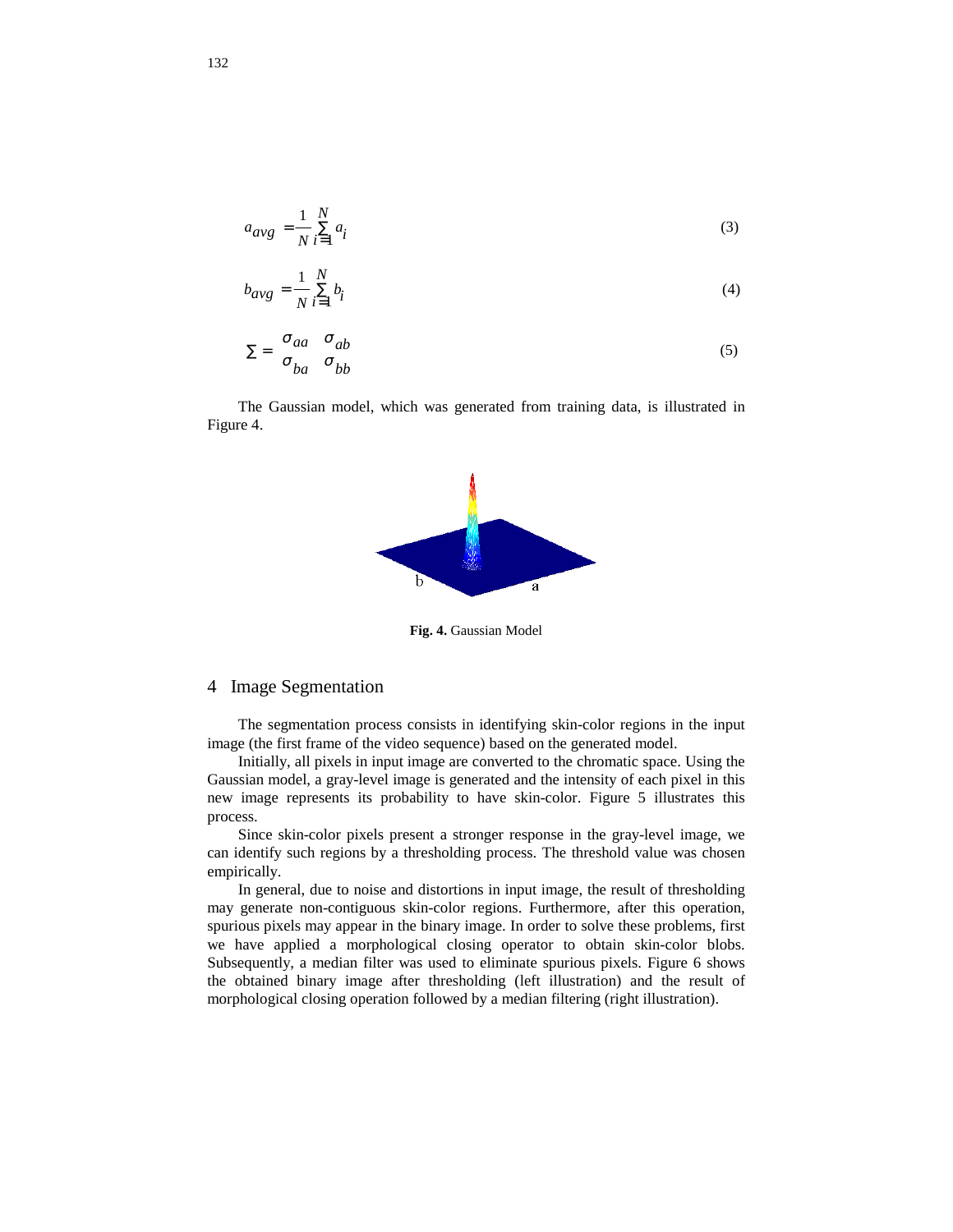

**Fig. 5.** Skin-color identification



**Fig. 6.** Thresholding and morphological closing followed by median filtering

Boundaries of skin-color regions are determined using a region growing algorithm in the binary image. Regions with size less than 1% of image size are eliminated. Furthermore, structural aspects are considered so that regions that do not present the face structure are removed.

In the next section, we will show a method to decide whether each detected skincolor region corresponds or not to a face.

### **5 Verification Process**

The main goal in identifying skin-color regions in the input image is to reduce the search space for faces. However, it is important to note that not all detected regions contain faces. Some correspond to parts of human body, while other correspond to objects with colors similar to those of skin. Thus, it is necessary to verify the presence or absence of a face in each detected region.

To accomplish this task, we have used an eye detector based on an efficient template matching scheme. It is worth saying that there is biological evidence that eyes play the most important role in human face detection [1]. The eye template used is illustrated in Figure 7. Its resolution is 57x15 with 256 gray levels.



**Fig. 7.** Eye template

The eye detector procedure first converts the skin-color region to a gray-level image, in order to perform template matching. The most important property in our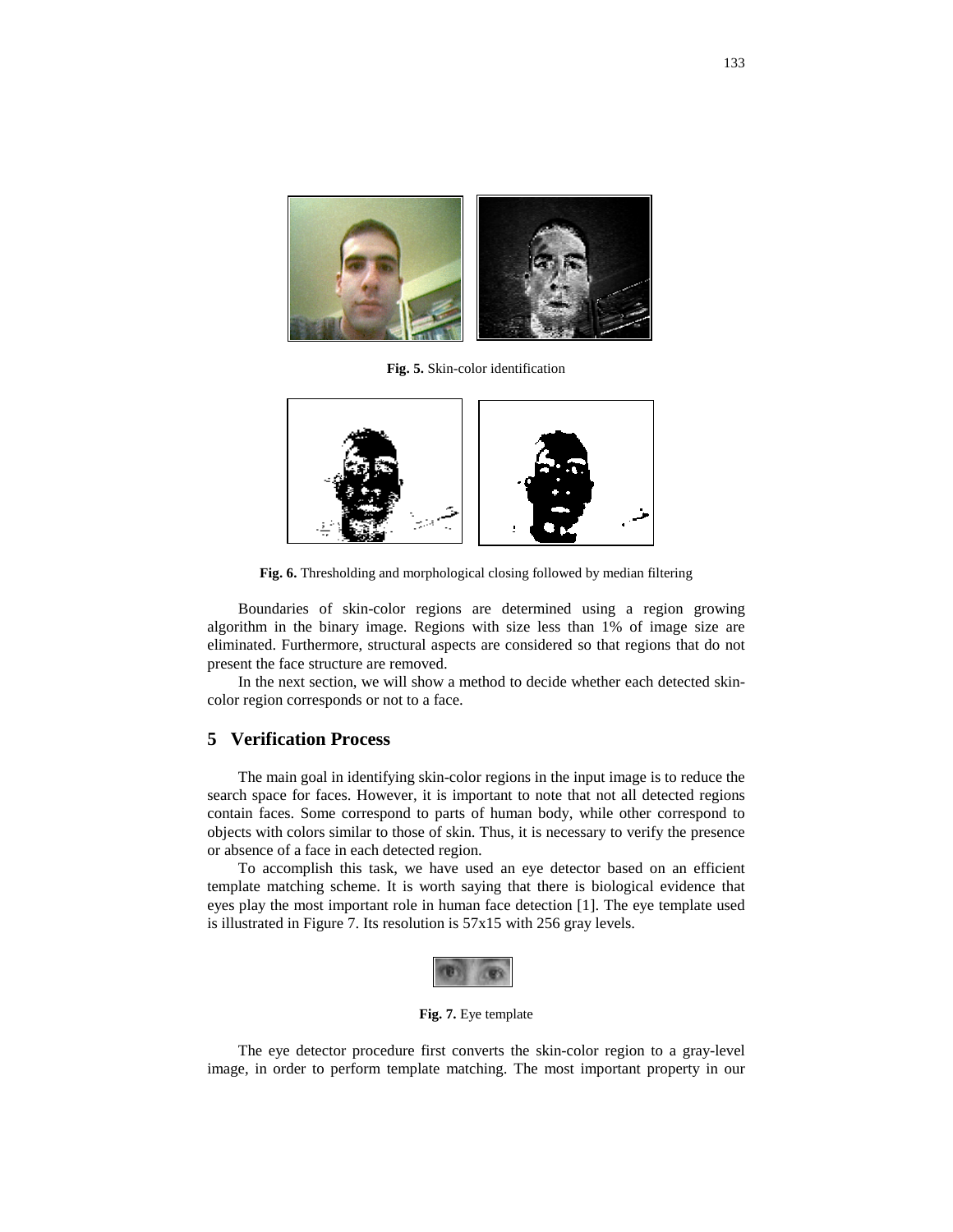technique is that the eye template is resized according to the skin region size. In general, existing methods use several templates with different scales to accomplish the detection. For instance, the work of Brunnelli and Poggio [11] uses five templates with scales 0.7, 0.85, 1, 1.5 and 1.35 to detect eyes in an image. Although these methods have obtained good results, they are computational expensive and not suitable to real time processing.

Our method estimates the person eye size, resizing the eye template. Thus, the template matching is performed only once, using the upper portion of the detected skin-color region. Basically, correlation coefficients ρ are computed in different positions within the skin region:

$$
\rho = \frac{\text{cov}(x, y)}{\sigma(x)\sigma(y)}\tag{6}
$$

where  $x$  is the eye template and  $y$  is the image patch in a specific position within the skin region. The function *cov* in the equation above returns the covariance between *x* and *y*. The correlation coefficient ρ assume values ranging from -1 to 1.

A threshold value, which was determined empirically, was used to decide eye detection. When eyes are found within the skin-color region, we report the presence of a face. The system then detects some facial features and proceeds in the tracking module, as described in the next section.

It is important to note that the above strategy detects the first frame in which the face appears in frontal view.

### **6 Detection and Tracking of Facial Features**

Once a face is detected, the system proceeds with the search for pupils, nostrils and lip corners. After, these facial features are tracked in the video sequence. The approach used is similar to the work of Stiefelhagen and Yang [10].

### **6.1 Searching the Pupils**

Assuming a frontal view of the face initially, we locate the pupils by looking for two dark pixels that satisfy certain geometric constraints and lie within the eye region detected by template matching.

#### **6.2 Searching the Lip Corners**

First, the approximate positions of lip corners are predicted, using the position of the face and the pupils. A small region around those points is then extracted and a Sobel horizontal edge detector is applied. The approximate horizontal boundaries of the lips are determined by first computing the vertical integral projection  $P_\nu$  of this horizontal edge image:

$$
P_v(y) = \sum_{x=1}^{H} E_h(x, y), \quad 0 \le y \le W
$$
 (7)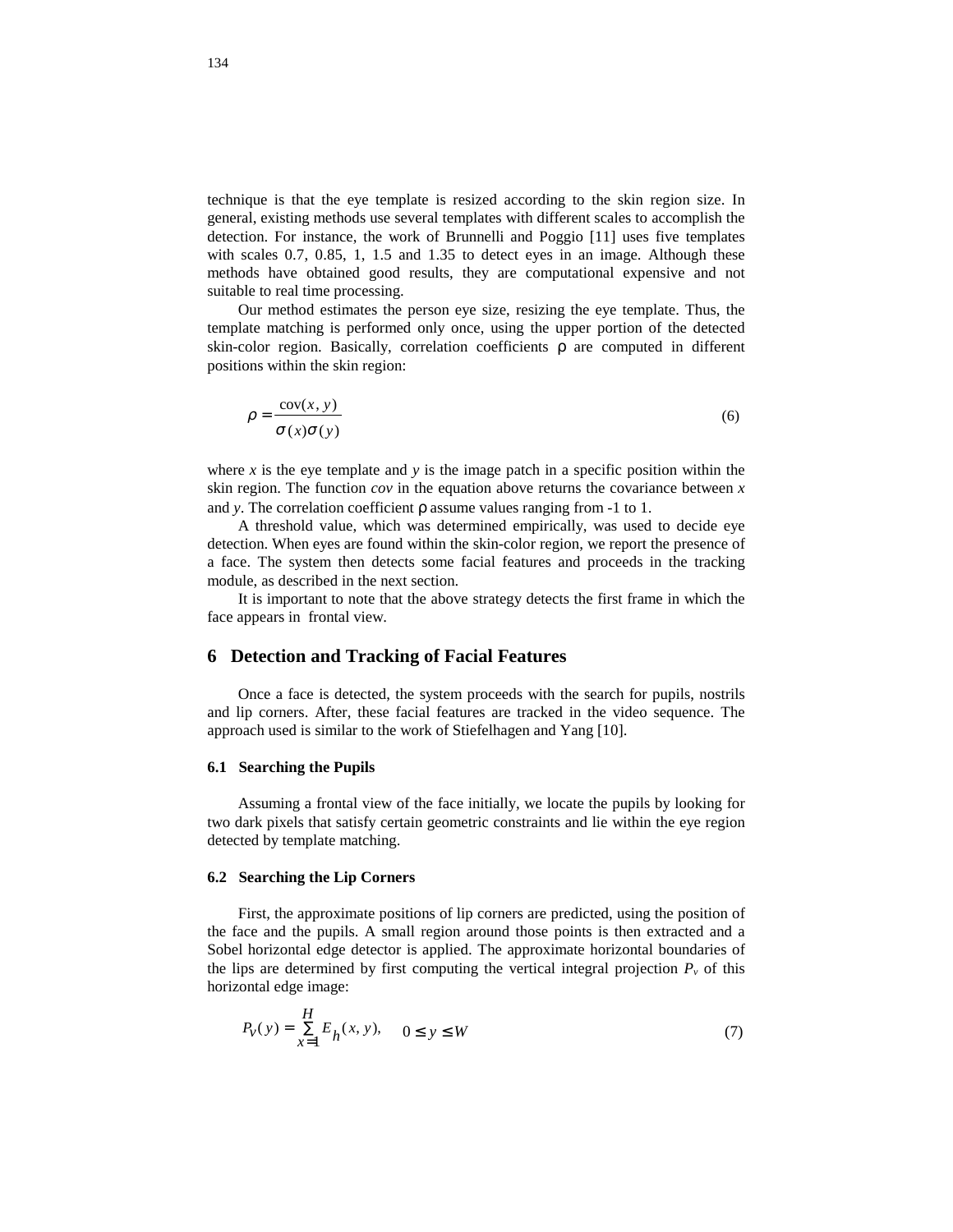where  $E_h(x, y)$  is the intensity function of the horizontal edge image, and *W* and *H* are the width and height of the search region, respectively.

The approximate left and right boundaries of the lips are located where  $P_\nu$ exceeds a certain threshold *t* or respectively falls below that threshold. We choose *t* to be the average of the projection  $P_v$ . The vertical position of the left and right lip corners are simply located by searching for the darkest pixel along the columns at the left and right estimated boundaries of the lips in the search region.

### **6.3 Searching the Nostrils**

Similar to searching the pupils, the nostrils are located by searching for two dark regions, which satisfy certain geometric constraints. The search region is restricted to an area below the pupils and above the lips.

Figure 7 illustrates the detection of facial features.



**Fig. 7.** Detection of facial features

### **6.4 Tracking**

For tracking pupils and nostrils in the video sequence, simple darkest pixel finding in the search windows around the last positions is used. In order to track lip corners, the same detection process is performed in a small region around the last lip corners position.

# **7 Obtained Results**

The proposed real time facial feature tracker obtained good results in different video sequences. Initially, a color-based frontal view face detection is performed. This procedure fails, in general, when the eye template scale is incorrectly estimated. This case occurs when the skin region contains, beyond a face, other human body parts, such as a hand occluding the face, or other objects. We have also noted that faces may be missed when they are too small or under strong varying illumination.

The face detection procedure has proven to be robust in identifying skin-colors of people with different races, ages and gender. It is worth saying that dark-skin regions had smaller skin-color probabilities, since most persons in the face database had light skin.

Once a face is detected, its facial features are located and tracked in the image sequence. If there is more than one face in the first frame, only the bigger face is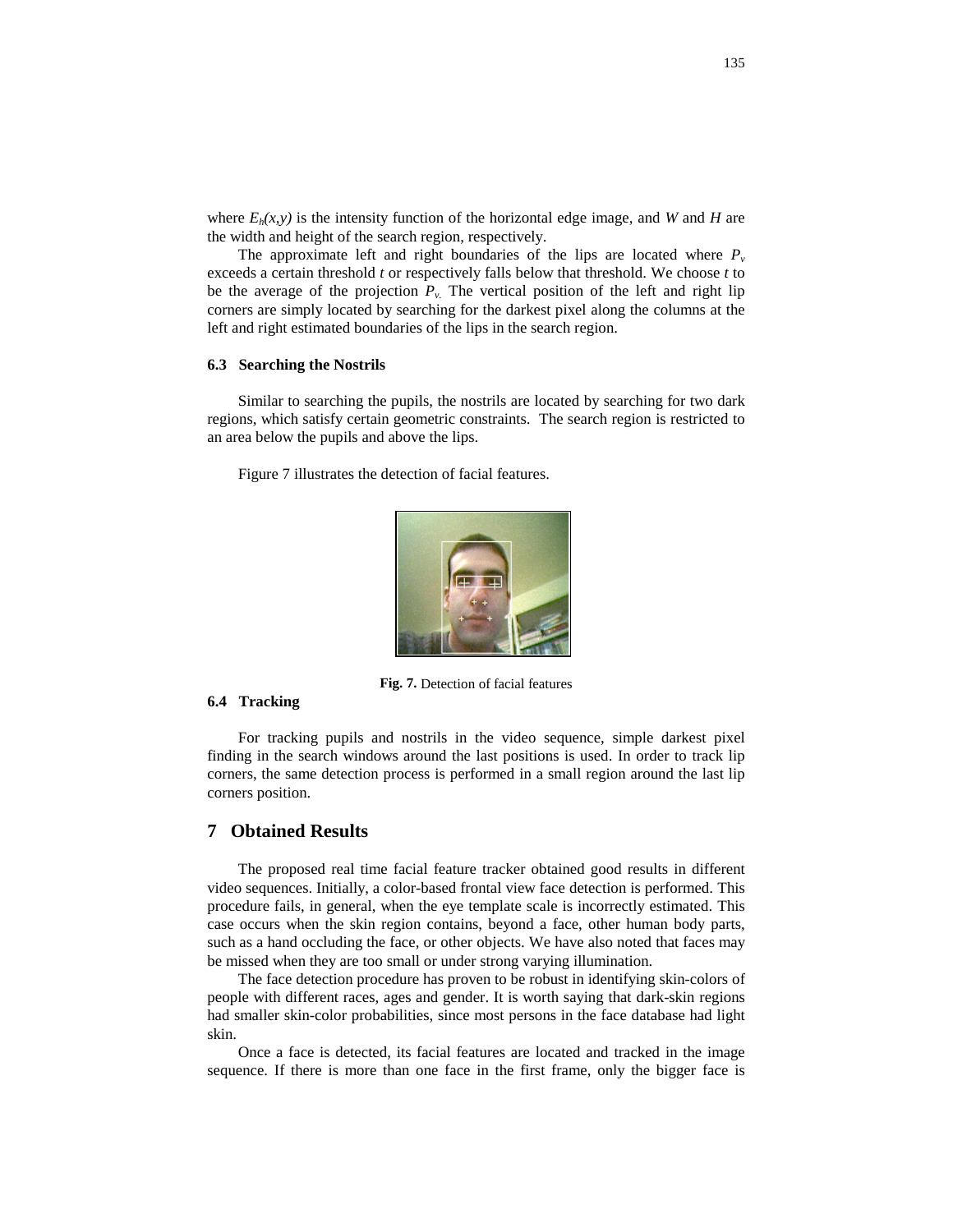considered.

During the tracking process, we verified that the system fails when a large movement is performed by the person. Furthermore, due to varying illumination, some features may be missed in the sequence. On the other hand, the tracking module showed to be robust to small face pose and rotation variations.

Figure 8 shows the tracking process in some frames of a image sequence, which can be observed in *http://www.ime.usp.br/~cesar/creativision*.



**Fig. 8.** Tracking Process

### **8 Conclusions**

This paper described a real time system for detection and tracking of facial features in video sequences. A statistical skin-color model was used to detect facecandidate regions and an efficient template matching scheme was applied to report the presence or absence of a face in these regions. Given a detected face, pupils, nostrils and lip corners are located and tracked in the image sequence. The system may be used in different applications, such as teleconferencing and human-computer interaction.

Future work includes pose estimation and 3D head tracking by using the positions of pupils, nostrils and lip corners. Furthermore, we intend to improve the system robustness developing a recovery module and considering motion to increase the accuracy of detection and tracking of facial features.

### **Acknowledgments**

Roberto M. Cesar Jr. is grateful to FAPESP for the financial support (98/07722- 0), as well as to CNPq (300722/98-2). Rogério Feris and Teófilo Campos are grateful to FAPESP (99/01487-1 and 99/01488-8).

We are grateful to Carlos Hitoshi Morimoto (IME-USP) for useful discussions.